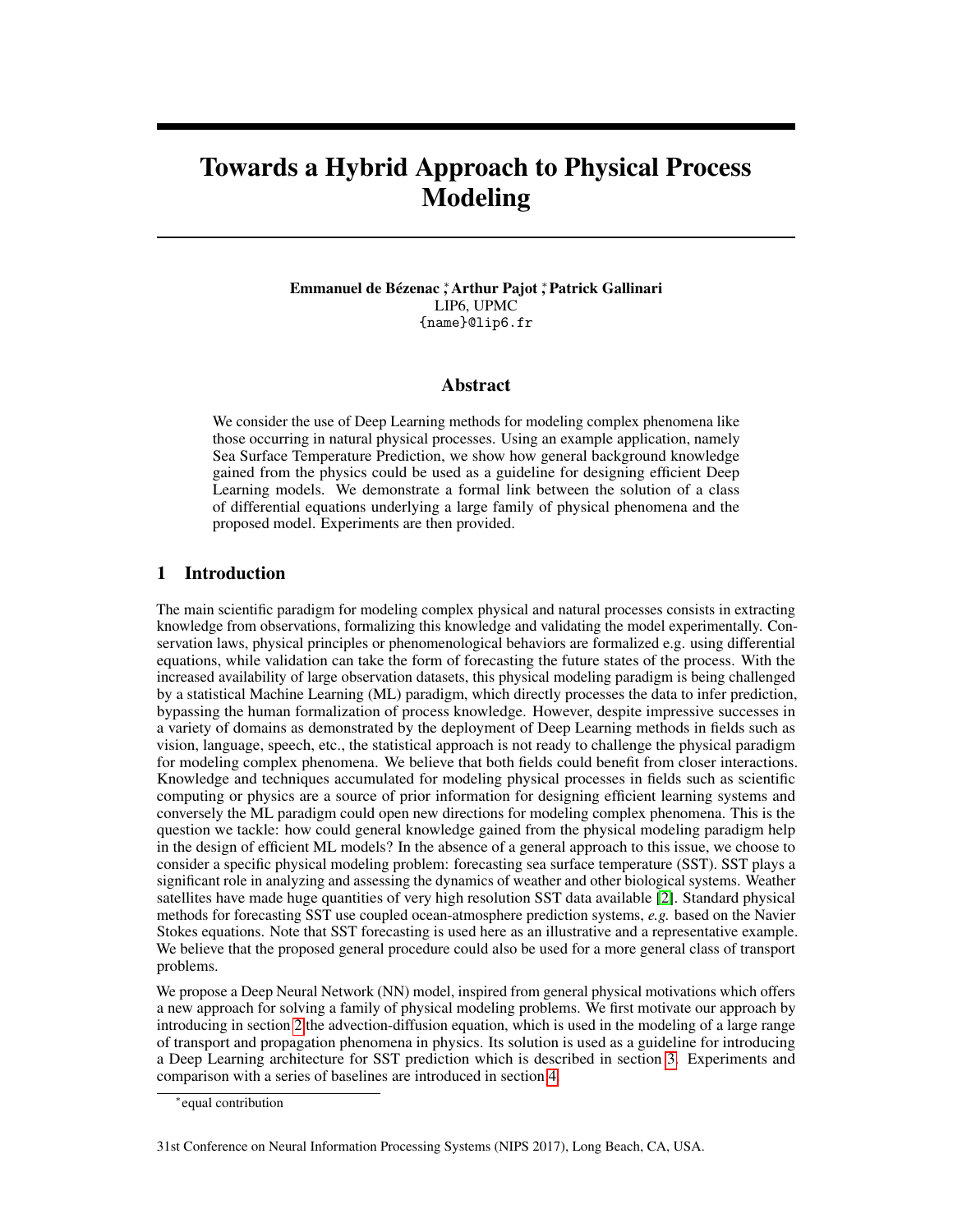Our main contributions are: 1) an example showing how to incorporate general physical background for designing a NN aimed at modeling a relatively complex prediction task. We believe the approach to be general enough to be used for a family of transport problems obeying general advection-diffusion principles, 2) links between the mapping function implemented by the NN prediction model and the solution of a general advection diffusion PDE, 3) a proof of concept that data intensive approaches based on deep architectures can be competitive with state of the art dedicated numerical methods for modeling a family of physical processes when incorporating relevant physical prior knowledge.

## <span id="page-1-0"></span>2 Physical Motivation

Daily temperature acquisitions of the sea surface are captured via satellite imagery. Focusing on a specific area, forecasting SST can be seen as predicting future SST image frames given past ones. As in [\[1\]](#page-4-1), classical approaches for forecasting SST introduce a numerical model representing prior knowledge on the conservation laws and physical principles taking place. Many fluid dynamic systems can be described using two equations: the *conservation equation* and the *momentum equation*. The conservation equation describes the *transport of some conserved quantity* I (in our case, temperature), often relating the evolution of I with a motion field  $w$ , while the momentum equation describes the evolution of the motion field w (*e.g.* the Navier Stokes equation). By optimizing an energy functional enforcing the model's generated observations to be consistent with the acquired observations, the motion field is estimated, which is then used to forecast temperature.

Transport of a conserved quantity I in fluid occurs through the combination of two principles: *advection* and *diffusion*. During advection, quantity I is transported along w via *bulk motion*. Diffusion corresponds to the movement which spreads out  $I$  from areas of high concentration to areas of low concentration. The following conservation equation, known as the *advection-diffusion equation* describes this transport:

<span id="page-1-2"></span>
$$
\frac{\partial I}{\partial t} + (w \cdot \nabla)I = D\nabla^2 I \tag{1}
$$

 $\nabla$  and  $\nabla^2$  denote the gradient and the Laplacian operator, respectively, while D corresponds to the diffusion coefficient. This equation can be used to describe a large family of physical processes (e.g. fluid dynamics, heat conduction, wind dynamics, etc). Let us now state a result, characterizing the general solutions of equation [1.](#page-1-2)

**Theorem.** <sup>[2](#page-1-3)</sup> For any initial condition  $I_0 \in L^1(\mathbb{R}^2)$  with  $I_0(\pm \infty) = 0$ , there exists a unique global *solution*  $I(x,t)$  *to the advection-diffusion equation 1,* where pfs and  $k(u,v) = \frac{1}{4\pi Dt}e^{-\frac{1}{4Dt}\|u-v\|^2}$  is *a radial basis function kernel, or alternatively, a Gaussian probability density with mean* x − w *and variance* 2Dt *in its second argument.*

$$
I(x,t) = \int_{\mathbb{R}^2} k(x - w, y) I_0(y) dy
$$

Equation [2](#page-1-2) provides a principled way to calculate I for any time t and position x, provided  $I_0$ , w, and D are known. This result will be used in the following section to design a Deep Learning model for SST forecasting. This model will learn to predict a motion field analog to  $w$  in equation [2,](#page-1-2) which will be used in turn to forecast future images.

## <span id="page-1-1"></span>3 Model

The Deep Learning model consists of two main components, as illustrated in Figure [1.](#page-2-0) One predicts the motion field from a sequence of past input images using a convolutional-deconvolutional neural network (CDNN), and the other warps the last input image  $I_t$  using the motion field estimate  $\hat{w}$  from the first component, in order to produce an image forecast  $\hat{I}_{t+1}$ . The entire system is trained in an end-to-end fashion, using only the supervision from the target SST images  $I_{t+1}$ . By doing so, we are able to produce an interpretable latent state which corresponds in our problem to the velocity field advecting the temperatures.

<span id="page-1-3"></span><sup>&</sup>lt;sup>2</sup>Starting from eq. [1](#page-1-2) the proof follows from classical techniques from functional analysis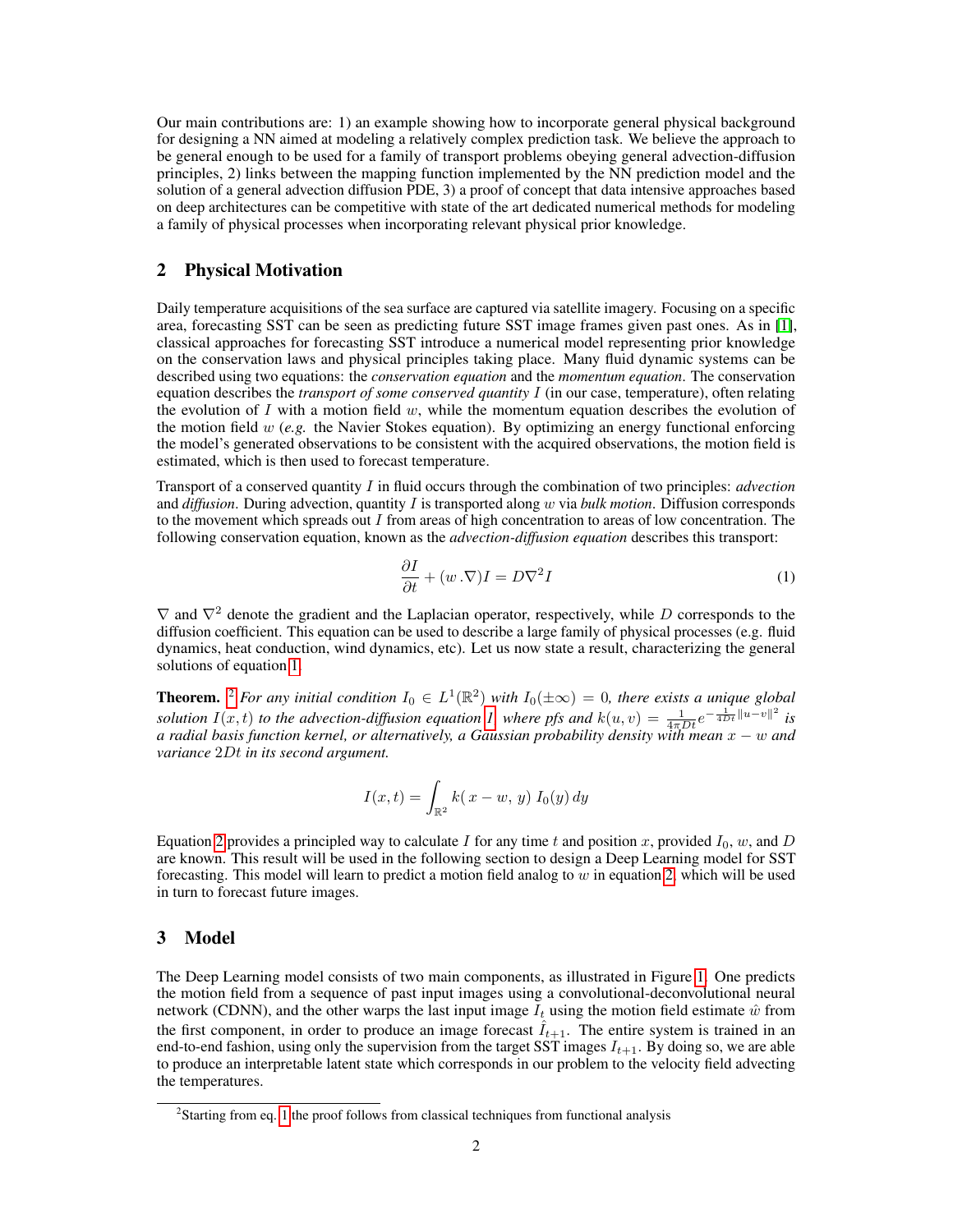

<span id="page-2-0"></span>Figure 1: Motion field  $\hat{w}$  is estimated with a convolutional-deconvolutional (CDNN) neural network taking as input a series of past images  $I_{t-k-1}$  to  $I_t$ . A warping scheme then displaces the last input image  $I_t$  along the motion estimate  $\hat{w}$  to produce the future image forecast  $\hat{I}_{t+1}$ . The error signal is calculated using the target future image  $I_{t+1}$ , and is backpropagated through the warping scheme to correct the CDNN. To produce multiple time-step forecasts, the predicted image  $I_{t+1}$  is fed back in the CDNN in an autoregressive manner.

Motion field estimation. As indicated in section [2,](#page-1-0) provided the underlying motion field is known, one can compute SST forecasts. Let us introduce how the motion field is estimated in our architecture. We are looking for a vector field w which when applied to the geometric space  $\Omega$  (the image manifold in  $\mathbb{R}^2$ ) renders  $I_t$  close to  $I_{t+1}$ , i.e.  $I_{t+1}(x) \simeq I_t(x + w(x))$ ,  $\forall x \in \Omega$ . If  $I_{t+1}$  were known, we could estimate w via Optical Flow methods [\[4\]](#page-4-2), but  $I_{t+1}$  is precisely what we are looking for. Instead, we choose to use a CDNN architecture to predict a motion vector for each pixel. Since we usually do not have a direct supervision on the motion vector field, we will not be able to learn to predict motion by regressing to the target motion. Using the warping scheme introduced below, we will nonetheless be able to (weakly) supervise estimate  $\hat{w}$ , based on the discrepancy of the warped version  $\hat{I}_{t+1}$  of image  $I_t$  and the target image  $I_{t+1}$ .

Warping scheme. Discretizing the solution of the advection-diffusion equation in equation [2](#page-1-0) and setting image  $I_t$  as the initial condition, we obtain a method to calculate the future image, based on the motion field estimate  $\hat{w}$ . The latter is used in a warping scheme:

$$
\hat{I}_{t+1}(x) = \sum_{y \in \Omega} k(x - \hat{w}(x), y) I_t(y)
$$
\n(2)

where  $k(x - \hat{w}, y) = \frac{1}{4\pi D \Delta t} e^{-\frac{1}{4D\Delta t} ||x - \hat{w} - y||^2}$  is a radial basis function kernel, as in equation [2,](#page-1-2) parameterized by the diffusion coefficient D and the time step value  $\Delta t$  between t and  $t + 1$ . Informally, to calculate the pixel value for time  $t + 1$  at position x, we first compute its previous position at time t, *i.e.*  $x - \hat{w}$ . We then center a Gaussian in that position in order to obtain a weight value for each pixel in  $I_t$  based on its similarity with  $x - \hat{w}$ , and compute a weighted average of the pixel values of  $\hat{I}_t$ . This weighted average will correspond to the new pixel value at x in  $\hat{I}_{t+1}$ .

This warping mechanism has been inspired by the Spatial Transformer Network (STN) [\[5\]](#page-4-3), originally designed to be incorporated as a layer in a convolutional neural network architecture in order to gain invariance under geometric transformations. Using the notations in [\[5\]](#page-4-3), when the inverse geometric transformation  $\mathcal{T}_{\theta}$  of the grid generator step is set to  $\mathcal{T}_{\theta}(x) = x - \hat{w}(x)$ , and the kernels  $k(.) : \Phi_x$  and  $k(.;\Phi_y)$  in the sampling step are rbf kernels, we recover our warping scheme. The latter can be seen as a specific case of the STN, without the localization step. This result theoretically grounds the use of the STN for Optical Flow in many recent articles [\[11\]](#page-4-4) [\[10\]](#page-4-5) [\[8\]](#page-4-6) [\[3\]](#page-4-7), as in equation [1](#page-1-2) when  $D \to 0$ , we recover the brightness constancy constraint equation, ubiquitous in Optical Flow.

Loss function. Equation [1](#page-1-2) is under constrained: for each equation we have 2 variables corresponding to the 2D motion field. Clearly, if w is a solution of equation [1,](#page-1-2) for any  $\eta$  for which  $\eta \perp \nabla I$ ,  $w + \eta$  is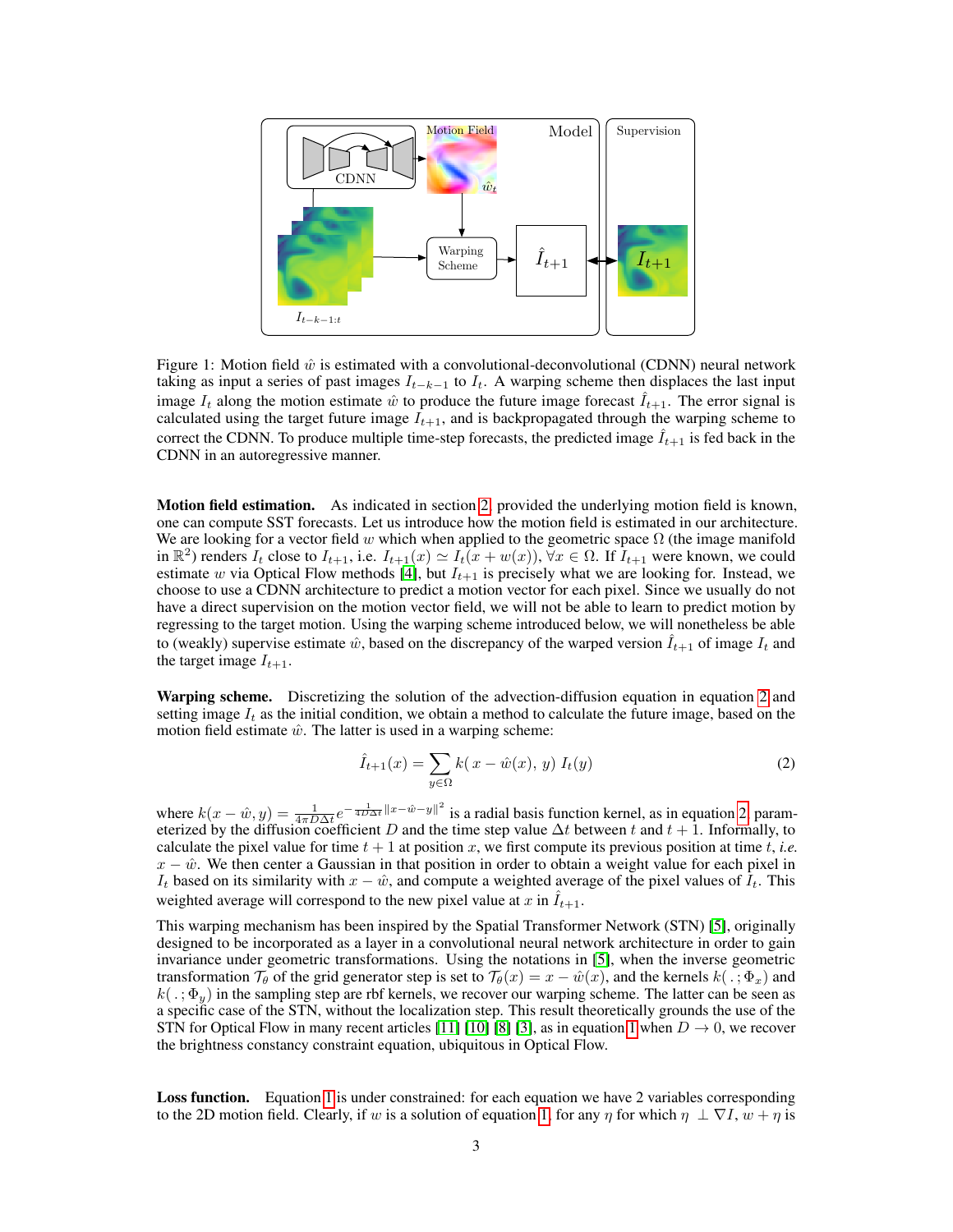also solution. Additional physical prior knowledge on  $w$  can be easily incorporated in our model, by adding penalty terms in the loss function. In our experiments, we have tested the influence of: divergence  $\nabla \cdot \hat{w}_t(x)^2$ , magnitude  $\|\hat{w}_t(x)\|^2$  and smoothness  $\|\nabla \hat{w}_t(x)\|^2$ . We evaluate the influence of these terms in the experiments section. The complete loss function we used to train the model can then be written as:

<span id="page-3-2"></span>
$$
L_{t} = \sum_{x \in \Omega} \left\| \hat{I}_{t+1}(x) - I_{t+1}(x) \right\|^{2} + \lambda_{\text{div}}(\nabla \cdot \hat{w}_{t}(x))^{2} + \lambda_{\text{magn}} \left\| \hat{w}_{t}(x) \right\|^{2} + \lambda_{\text{grad}} \left\| \nabla \hat{w}_{t}(x) \right\|^{2} \tag{3}
$$

## <span id="page-3-0"></span>4 Experiments

We used synthetic SST data of the Atlantic Ocean generated by NEMO (Nucleus for European Modeling of the Ocean)<sup>[3](#page-3-1)</sup> [\[6\]](#page-4-8), a state-of-the-art modeling framework of ocean-related engines. The resulting dataset consists of daily temperature acquisitions of 481 by 781 pixels, from 2006-12-28 to 2017-04-05 (3734 acquisitions).We extract 64 by 64 pixels sized subregions. We use data from years 2006 to 2015 for training and validation (94743 training  $64 \times 64$  subregions examples), and years 2016 to 2017 for testing (1716 subregions). We withhold 20% of the training data for validation, selected uniformly at random at the beginning of each experiment. (1716 for test). We compare our model with several baselines. Each model is evaluated with a mean square error metric, forecasting images on a horizon of 6 (we forecast from  $I_{t+1}$  to  $I_{t+6}$  and then average the MSE). The hyperparameters are tuned using the validation set. Concerning the constraints on the vector field  $w$  (equation [3\)](#page-3-2). the regularization coefficients selected via validation are  $\lambda_{div} = 1$ ,  $\lambda_{magn} = -0.03$  and  $\lambda_{grad} = 0.4$ . We also compare the results with the model without any regularization. Our reference model for forecasting is [\[1\]](#page-4-1), a state of the art numerical assimilation model for predicting ocean dynamics, here SST. The other baselines are 1) an autoregressive convolutional-deconvolutional NN (ACNN) with an architecture similar to our CDNN module, but trained to predict the future image directly. Each past observation is used as an input channel, and the output is used as new input for multi-step forecasting. 2) a ConvLSTM (Convolutional Long Short Term Memory) [\[9\]](#page-4-9), which uses convolutional transitions in the inner LSTM module, and 3) the model in [\[7\]](#page-4-10), a multi-scale ACNN trained as a Generative Adversial Network (GAN). Quantitatively, our model

| Model                                 | Average Score (MSE) Average Time |           |
|---------------------------------------|----------------------------------|-----------|
| Numerical model [1]                   | 1.99                             | 4.8 s     |
| ConvLSTM [9]                          | 5.76                             | $0.018$ s |
| <b>ACNN</b>                           | 15.84                            | 0.54 s    |
| <b>GAN Video Generation</b> ([7])     | 4.73                             | 0.096 s   |
| Proposed model with regularization    | 1.42                             | 0.040 s   |
| Proposed model without regularization | 2.01                             | 0.040 s   |

<span id="page-3-3"></span>Table 1: Average score and average time on test data. Average score is calculated using the *mean square error* metric (MSE), time is in seconds.

performs well (table [1.](#page-3-3) The MSE score is better than any of the baselines. The closest NN baseline is [\[7\]](#page-4-10) which regularizes a regression CDNN model with a GAN. The performance is however clearly below our proposed model and it does not allow to easily incorporate prior constraints inspired from the physics of the phenomenon. ACNN is a direct predictor of the image sequence, implemented via a CDNN module identical to the one used in our model. Its performance is limited. ConvLSTM performs better: as opposed to the ACNN, it seems to be able to capture a dynamic, although not very accurately. The state of the art numerical model [\[1\]](#page-4-1), performs well but has a slightly lower performance than our regularized model, although it incorporates more prior constraints. This shows that pure ML models, when conceived adequately by incorporating general prior physical knowledge and when trained with enough data, can be competitive with state of the art dedicated models. We also provide in table [1](#page-3-3) the average inference time of the models. All the experiments with NN have been performed og a Titan Xp GPU. The numerical model [\[1\]](#page-4-1) has been run on a classical CPU (no GPU code) so that its elapsed time is not comparable.

<span id="page-3-1"></span> $3NEMO$  data are available at [http://marine.copernicus.eu/services-portfolio/](http://marine.copernicus.eu/services-portfolio/access-to-products/?option=com_csw&view=details&product_id=GLOBAL_ANALYSIS_FORECAST_PHY_001_024) [access-to-products/?option=com\\_csw&view=details&product\\_id=GLOBAL\\_ANALYSIS\\_FORECAST\\_](http://marine.copernicus.eu/services-portfolio/access-to-products/?option=com_csw&view=details&product_id=GLOBAL_ANALYSIS_FORECAST_PHY_001_024) [PHY\\_001\\_024](http://marine.copernicus.eu/services-portfolio/access-to-products/?option=com_csw&view=details&product_id=GLOBAL_ANALYSIS_FORECAST_PHY_001_024)